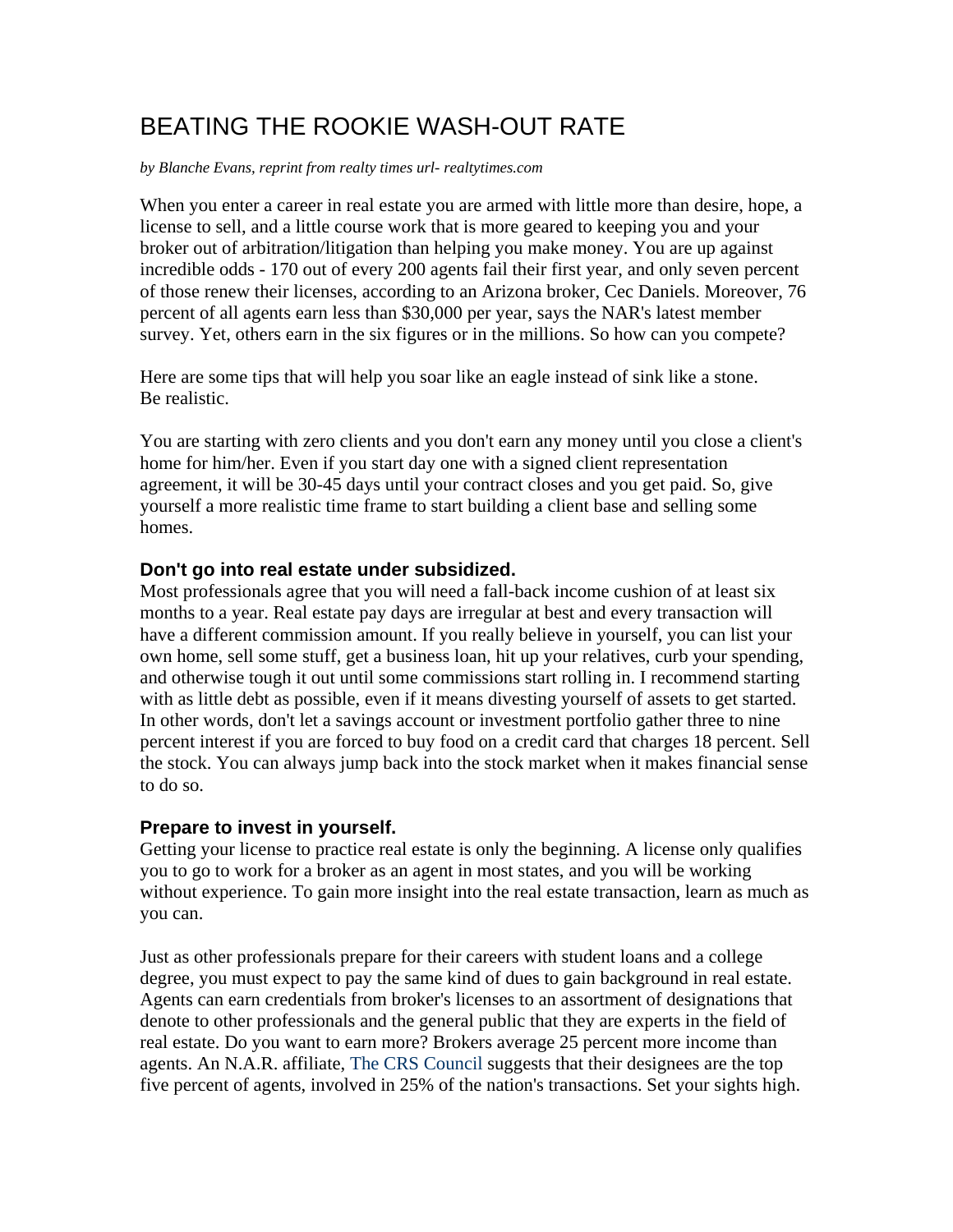#### **Prepare to reinvest in yourself.**

Be willing to take and/or pay for additional classes to give you the skills you will need to do business on the Internet and offline. Be prepared to invest in continuing education, a requirement in most states. Special tip: Don't wait until the last minute for continuing education. Look at your local real estate organization's offerings periodically and jump into a course that you need when it is offered. If you wait until just before it is time to renew your license, you'll end up with a course you don't need, and that wastes both your time and money.

# **Don't work part time.**

Would you consider becoming a part-time lawyer or accountant? Real estate is a profession of fiduciaries, not of sales. As a fiduciary, you couldn't possibly keep up with the changes in the marketplace or the newest rules, regulations and laws if you worked only part-time. Also, divided loyalties mean divided strengths. This is particularly true when you are attempting to become successful as an independent contractor, a situation in which you are already a lone ranger. It will only be a matter of time before your other job presents a conflict. What if a customer wants to view homes or your broker would like you to work the phones on the weekend and you can't get away because you're scheduled to work at your other job?

If you have a family, you already have a variable that can cut into your sales time. You still have to support your children, not just financially but being present at their ball games and recitals, too.

# **Don't expect your broker/manager to be your coach.**

A good broker will have enough of a competitive drive and financial cushion to be able to afford some in-house training, but expecting your broker/manager to coach you to success is unrealistic, particularly if the broker is also an active agent. Some brokers oversee double-digit staffs, and some into the hundreds. Time is not something s/he will have to spare. Save your questions for the really important issues. Ask other agents for advice when you need some.

# **Do hire a coach.**

An investment of several hundred dollars a year to get a good coach is well worth the money, and the goods ones will work over the Internet to assist you via email and regularly scheduled phone time. They will also mail you materials as needed. Coaches are easy to find. You can visit the popular real estate sites online such as Realty Times and Realtor Magazine Online and see which coaches are writing articles or advertising. Visit their Web sites. E-mail them and tell them what you want to learn, and ask for their pricing schedules. Use all of this data to evaluate their style of communication, so you can learn if this is the right coach for you and your niche.

On Agent News, you'll meet Joeann Fossland, a coach who specializes in daily business organization and time management tips as well managing the psychologicial side of being an agent. Dirk Zeller specializes in toughening you in the same way a football or